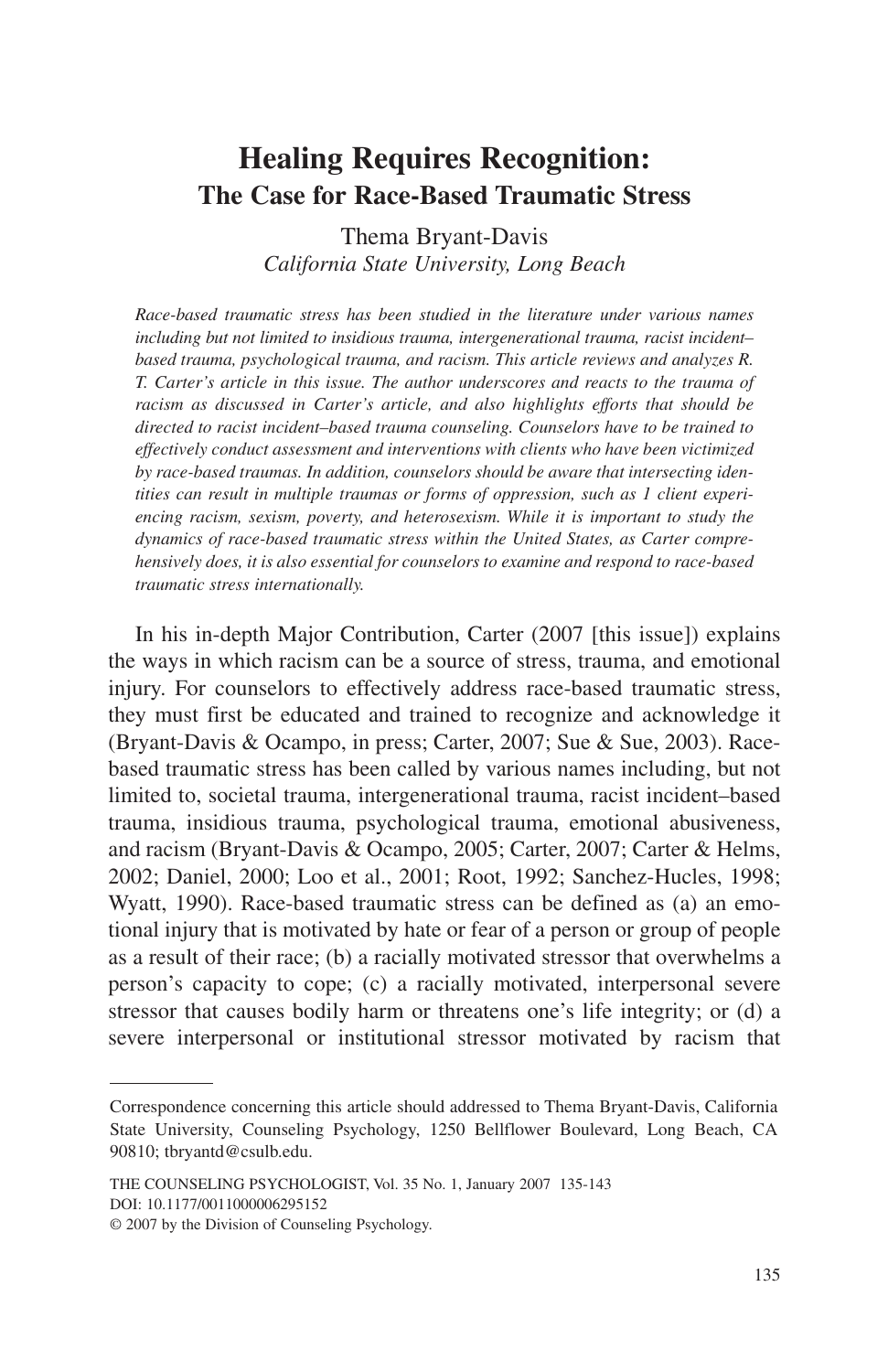causes fear, helplessness, or horror (Bryant-Davis & Ocampo, 2005; Carter, 2007; Loo et al., 2001). To build on the arguments raised by Carter, this reaction article will examine the need for (a) counselor training on racebased trauma, (b) recognition of the parallels between posttraumatic stress disorder (PTSD) and race-based trauma, (c) validation of a separate category for race-based trauma, (d) examination of racism as an additional trauma for survivors of other forms of trauma, (e) cultural competent assessment and intervention for race-based traumatic stress, (f) acknowledgement of the intersection between race-based trauma and other forms of societal traumas, and (g) the need to extend psychologists' lens to include international cases of race-based trauma.

# **KEY COMPONENTS FOR COUNSELOR TRAINING**

Carter (2007) notes that all counselors, including counselors in training and those who entered the field prior to cultural competence training requirements, need to receive education on race-based traumatic stress. This education needs to include definitions of race, racism, and race-based traumatic stress, as well as assessment needs, effects, and intervention strategies for race-based traumatic stress (Bryant-Davis & Ocampo, in press). Education on cultural competence needs to include not only selfawareness, knowledge of cultural traditions, and skills for culturally appropriate interventions, but also an understanding of power, privilege, and racial oppression (Sue & Sue, 2003). A grasp of these concepts is critical to a counselor's ability to recognize, acknowledge, and address race-based traumatic stress.

# **ADDRESSING FEAR OF PATHOLOGY BASED ON PTSD AFFILIATION**

In his Major Contribution, Carter (2007) and other scholars (Bryant-Davis & Ocampo, 2005) have noted some resistance to an association between racist incident–based trauma and PTSD for multiple reasons. One of the concerns is that a PTSD diagnosis will lead to victim blaming and pathologizing (Carter, 2007). It is important to note the following: (a) PTSD is one of only a few diagnoses that by definition is precipitated by an event (a traumatic experience) versus other diagnoses such as depression and anxiety; (b) no one who experiences a trauma should be pathologized—postracism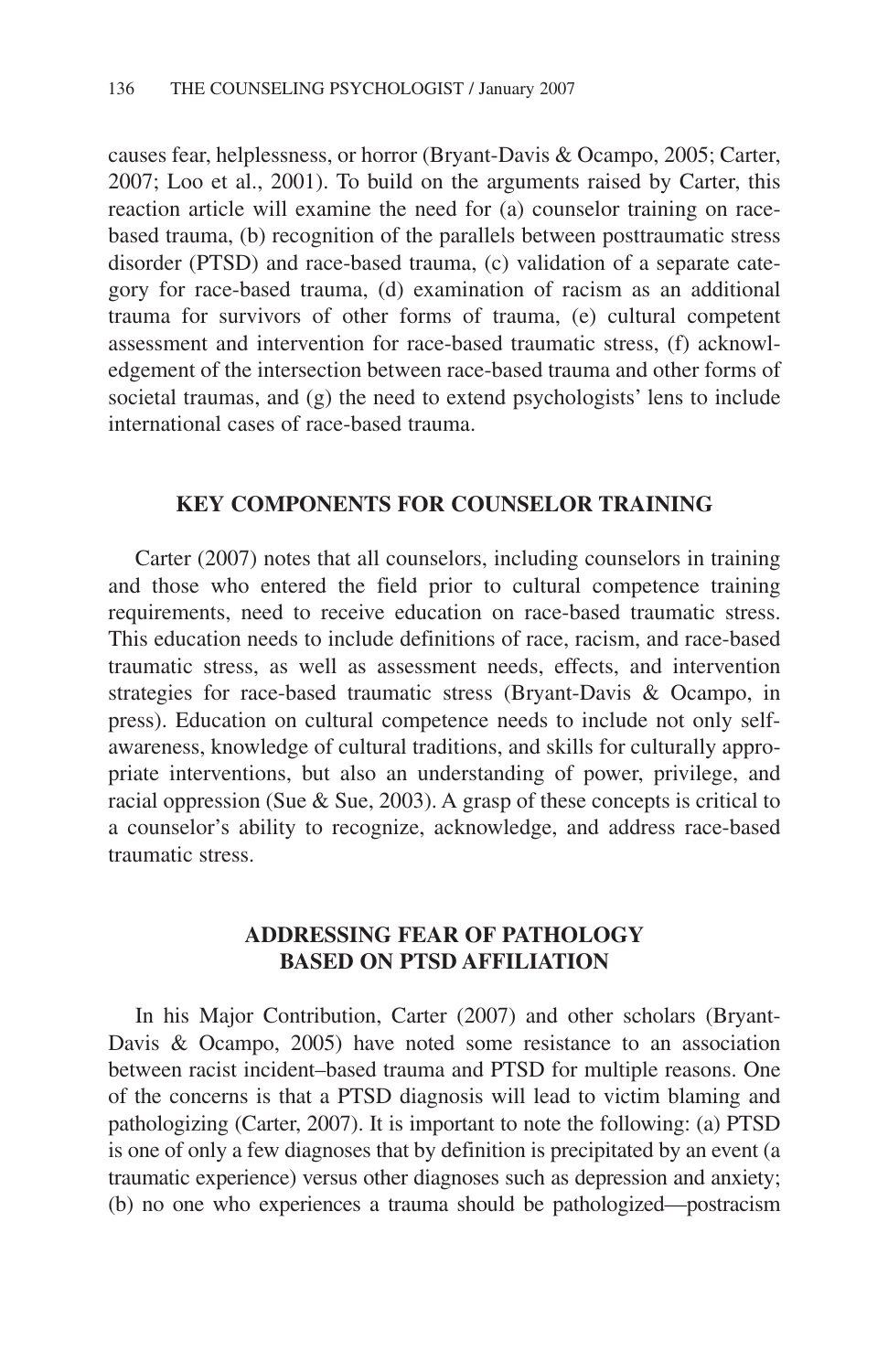distress is a normal response to an abnormal experience or a sane response to an insane stressor (Greene, 2004); and (c) calling a trauma by another word such as injury will not prevent those who seek to blame victims from blaming victims; therefore, avoiding an association with the concept of PTSD does not truly address the problem. Only education, prevention, intervention, and justice can work against the insidious and tenacious nature of racial oppression, victim blaming, and pathologizing. As scholars and researchers, psychologists can become distracted by debates over labels and linguistics while the traumatic experiences of racism are themselves sorely neglected. It is important for counselors and researchers to find a necessary balance for all psychologists working in the trauma field; this balance is the cognitive space between understanding individual factors that moderate the relations between traumatic experiences and their effects while avoiding the pitfalls of victim blaming.

While trauma and PTSD are not synonyms, researchers and counselors often merge the two, assuming that a person has only experienced a trauma if, as is noted in the diagnostic criteria for PTSD, he or she has experienced a physical violation. This view of trauma is unnecessarily narrow and disregards the severity of such stressors as *nonphysical* violation experiences of sexual harassment, partner/spousal abuse, and racist incidents.

# **CASE FOR RACE-BASED TRAUMATIC STRESS**

Although it is important to recognize the parallels between racism and other forms of trauma (Bryant-Davis & Ocampo, 2005), one can also make a convincing argument for a specific conceptualization of race-based traumatic stress (Carter, 2007). I would like to agree with and extend the case built by Carter for race-based trauma, although I do diverge from the premise that nonphysical stressors cannot be traumatic. A stressor does not require physical contact for it to be severe or traumatizing. Instead, the case for the concept of race-based trauma is that it provides a more precise description of the psychological consequences of interpersonal or institutional traumas motivated by the devaluing of one's race. There is actual precedent for giving a specific trauma that may result in PTSD a more specific classification. An example of this is rape trauma syndrome, which describes specific psychological manifestations of sexual assault. In this same vein, race-based traumatic stress conceptually gives greater depth of understanding to a trauma that, while sharing some commonalities with other traumas, is also quite unique (Bryant-Davis & Ocampo, 2005).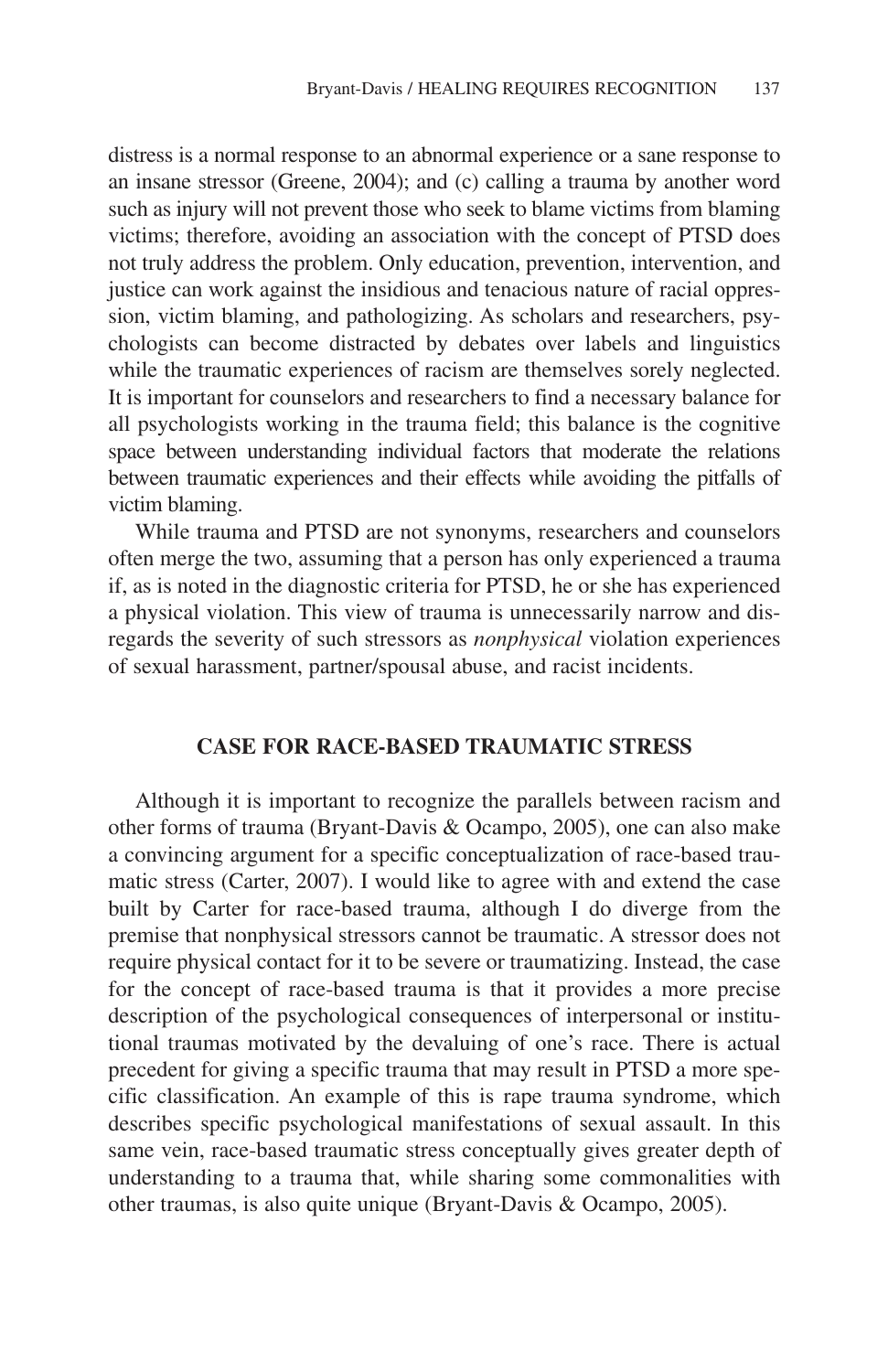# **RACISM AS AN ADDITIONAL TRAUMATIC STRESSOR**

As Carter (2007) significantly observes, it is important to recognize the multiplicative effect race-based traumatic stress can have on survivors of other forms of trauma. Examples of this multiplicative effect include the traumatic race-based and class-based neglect experienced by Hurricane Katrina victims as well as race-based trauma experienced by ethnic minority rape victims in their encounters with the judicial system. It is, therefore, imperative for counselors to be cognizant of the potential for additional race-based traumas facing racially marginalized survivors of other severe stressors such as war, domestic violence, and assault. Given the vulnerability and violation already affecting these survivors, it is particularly vital for trauma counselors such as those working with rape crisis centers, veterans' hospitals, domestic violence shelters, and emergency response workers to be trained in racebased trauma assessment and intervention. In other words, counselors and researchers must consider the impact of being raped physically, and then being emotionally "raped" by systems and institutions that devalue members of one's race, or of being shot, but the impact of this violation being minimized or ignored because of one's race. These race-based violations can add and in some cases multiply the traumatic stress of survivors.

# **ASSESSMENT AND INTERVENTION**

As argued in Carter's (2007) Major Contribution, attending to issues of assessment and intervention with persons who have been targeted by racism is essential. Societal traumas such as racism receive insufficient attention in assessment and treatment (Scurfield & Mackey, 2001). Counselors need to address race-related traumas and race-related positive experiences, particularly when the client is a member of a racial or ethnic minority group (Scurfield & Mackey, 2001). Culturally competent and ethically responsible counselors respond to reports of racist incident–based trauma with validation, competence, and compassion, as they should to any other trauma (Bryant-Davis, 2005). To conduct effective assessment and intervention, counselors need to create a therapeutic environment that is safe for clients to disclose racist experiences (Goodman et al., 2004). Clients are disserved by counselors who minimize or avoid attending to experiences of racism. Scurfield and Mackey (2001) attributed the minimal attention given to racist incident–based trauma to both confusion about and discomfort with dialogue centered on traumatic experiences of racism. Resisting silence and risking discomfort, counselors should assess for and explore race-based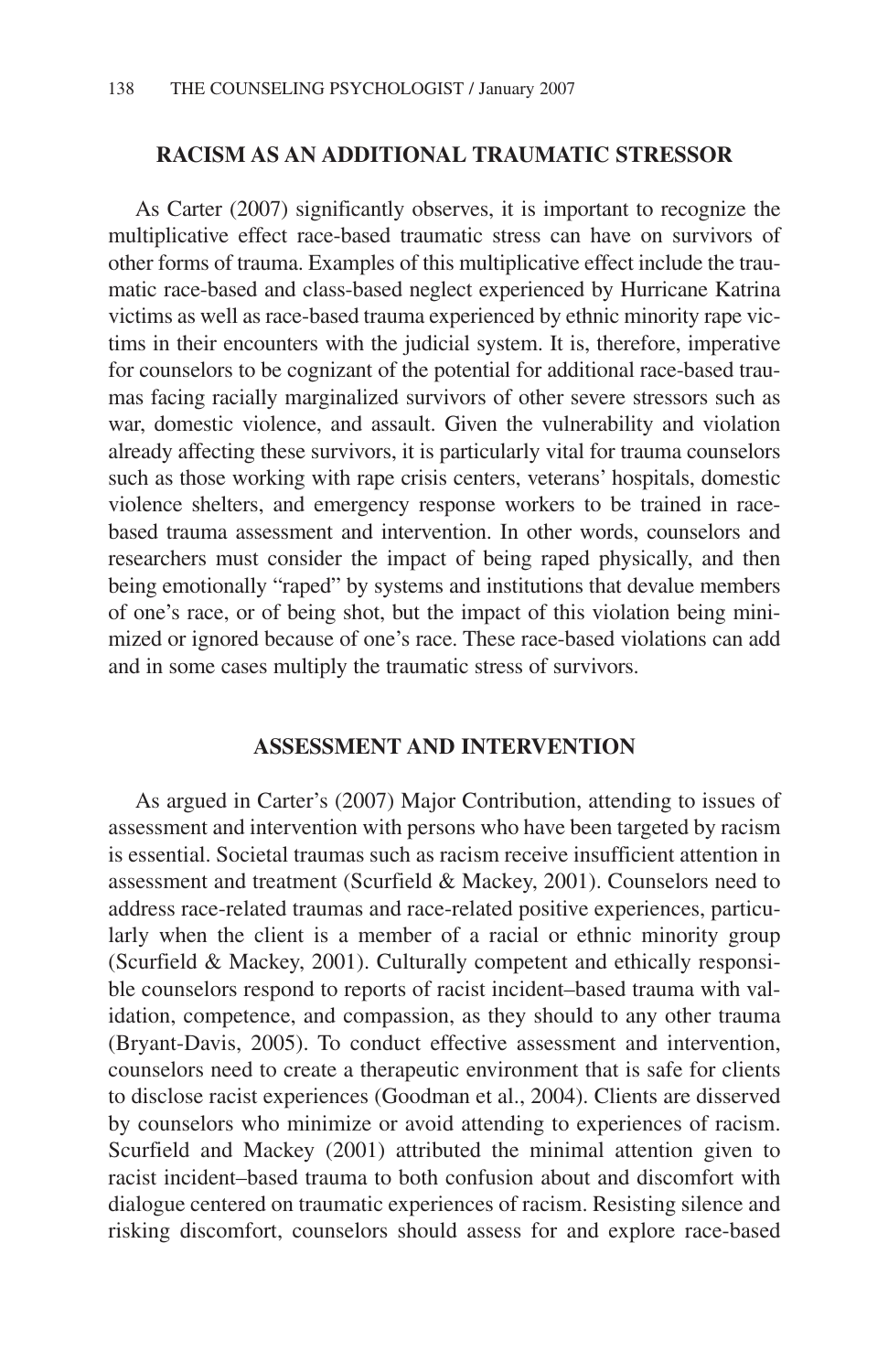traumas as well as any of their lasting psychological effects (Wyatt, 1990). Assessment for race-based traumatic stress, according to Bryant-Davis and Ocampo (in press), can be accomplished by (a) creating a trusting and safe therapeutic relationship; (b) establishing counseling as a safe place to process difficult experiences such as race-based traumas; and (c) inquiring directly about the client's full trauma history, including race-based traumas, through the use of either a standard structured interview or standardized assessment tools or surveys. During assessment, the counselor should attend not only to the trauma history, but also to the impact of the trauma(s) on the client's current functioning; particular attention should be paid to reports of intrusive thoughts, hyperarousal, numbing, intense emotional reactions, difficulty concentrating, difficulty with memory, feelings of destructiveness toward self or others, as well as psychosomatic reactions (van der Kolk, McFarlane, & van der Hart, 1996).

Regarding counseling interventions themselves, Comas-Diaz (2000) called for psychologists to adopt an ethnopolitical approach when working with ethnically marginalized clients; such an approach recognizes the impact of oppression and racism. Comas-Diaz argued that counselors must take an antiracist stance in their therapeutic work, which is to say the counselor should never minimize, ignore, or intellectualize racism. Bryant-Davis and Ocampo (in press) recognized that a number of therapeutic modalities have been found effective when working with trauma survivors. These evidencebased treatments include, but are not limited to exposure therapy, eye movement desensitization and reprocessing, supportive group psychotherapy, psychopharmacology, and cognitive therapy. Regardless of the theoretical orientation or therapeutic approach, Bryant-Davis and Ocampo suggested that counselors working with victims of race-based traumas explore and address the following themes: acknowledgement of the trauma, sharing the trauma, safety and self-care, grieving the losses, shame and self-blame/internalized racism, anger, coping strategies, and resistance strategies.

#### **PSYCHOLOGICAL EFFECTS**

Carter (2007) outlines the major effects that a racist incident may potentially inflict on its targets. To delve into further detail, as with other traumas, it is theorized that race-based traumatic stressors have the potential to affect victims cognitively, affectively, somatically, relationally, behaviorally, and spiritually (Bryant-Davis & Ocampo, 2005). Cognitive effects may include difficulty concentrating, remembering, and focusing. Affective effects may include numbness, depression, anxiety, grief, and anger. Somatic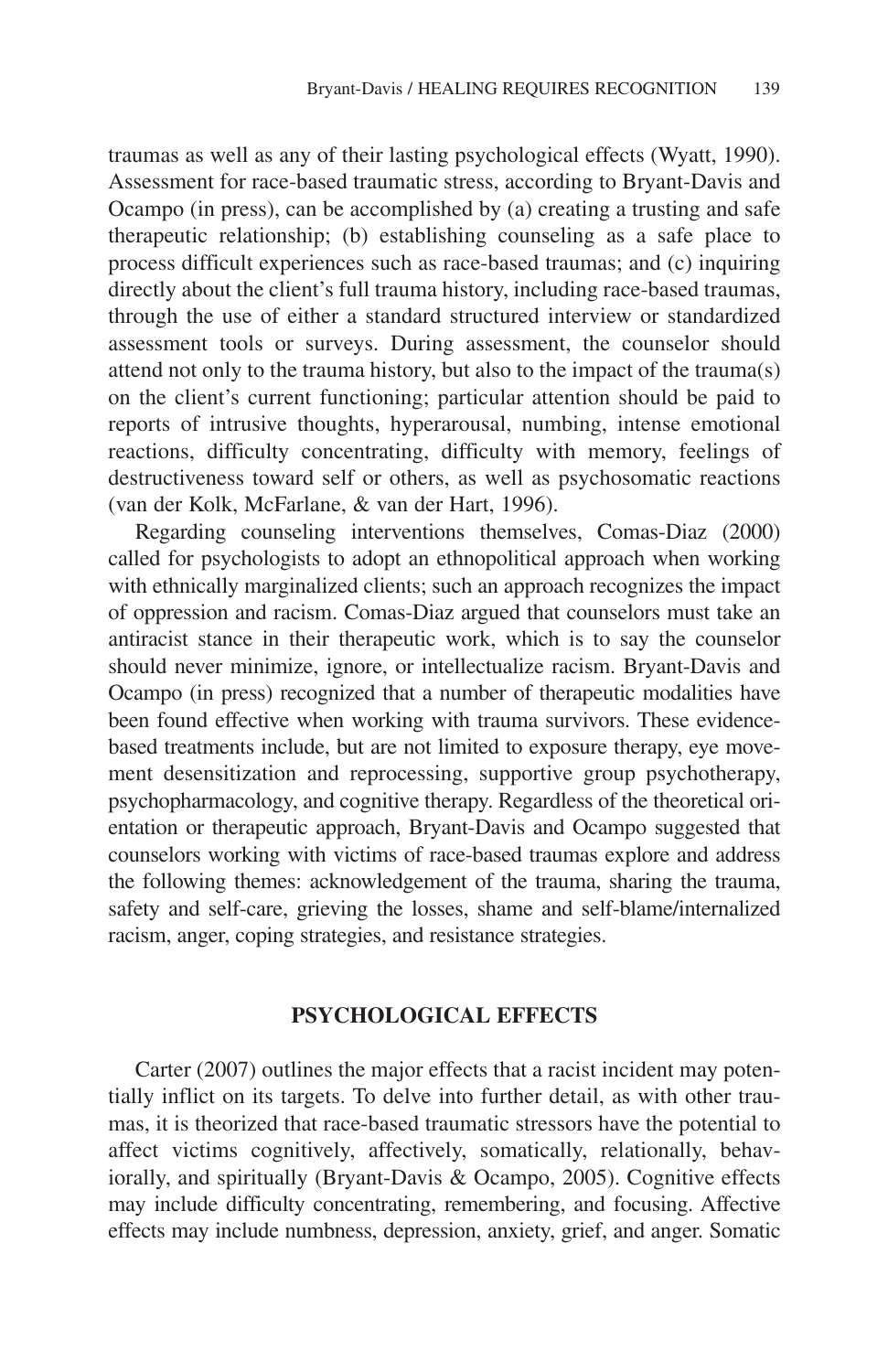complaints may include migraines, nausea, and body aches. Relationally, victims may demonstrate distrust of members of the dominant group or, in cases of internalized racism, distrust of members of their racial group. Behaviorally, victims may begin to self-medicate through substance misuse or other self-harming activities. Spiritually, victims may question their faith in God, humanity, or both. There has been evidence of race-based traumatic stress resulting in intrusive thoughts, hypervigiliance, and avoidance (Loo, Singh, Scurfield, & Kilauano, 1998). Other effects may include external locus of control, dissociation, and a sense of foreshortened future or hopelessness.

# **INTERSECTIONALITY**

In addressing an issue that is often overlooked, Carter (2007) acknowledges the importance of examining race-based trauma within the context of people's lives, given their multiple identities. In taking a more complex view of culture and cultural oppression, scholars have begun to examine the realities of those individuals who live at the margins of society as a result of more than one aspect of their demographic background (Suyemoto & Kim, 2005). This has been referred to as multiple identities, intersecting identities, intersectionality, and the multiplicative effects of oppression (Crenshaw, 1994; Suyemoto & Kim, 2005). Carter (2007) acknowledges this important concept in his review of Essed's (1991) work on gender and class oppression. In addition, Daniel (2000) has examined race-based trauma specific to African American women, and Greene (2003) has examined the intersection of racism and heterosexism. Societal traumas include not only racism but also sexism, poverty, heterosexism, and religious intolerance. While in-depth, separate examinations of each of these issues is necessary, it is also important for scholars and counselors to recognize that many clients are confronted with multiple traumas based on their multiple identity markers. Counselors need to be sensitive to the potentially traumatizing impact of all forms of societal oppression.

#### **INTERNATIONALIZING AND EXPANDING OUR SCOPE**

As Carter (2007) extensively explains, it is imperative for counselors to acknowledge, assess, and respond to domestic instances of race-based trauma. It is also critical for psychologists to study and intervene in cases of international race-based trauma. The United Nations hosted a World Conference to address racism, discrimination, xenophobia, and related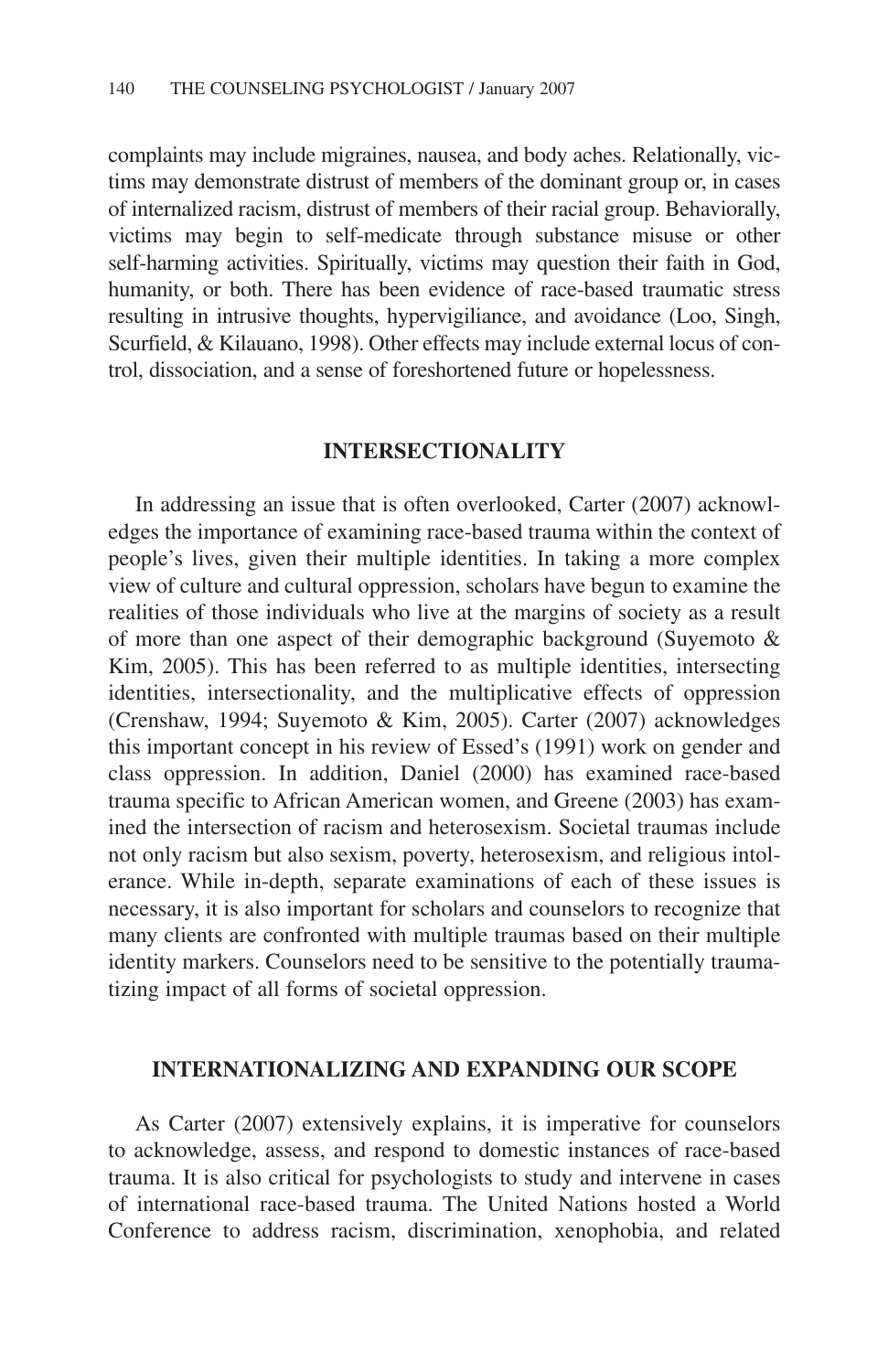intolerances (Bryant-Davis, Okorodudu, & Holliday, 2004). These traumas include, but are not limited to, the treatment of the Dalit in India, the Aborigine in Australia, the Indigenous Peoples of the United States, women and children trafficked globally, and Blacks in South Africa, as well as Islamaphobia and anti-Semitism. Healing the wounds of race-based trauma requires acknowledging them nationally and globally. An issue that calls for immediate study and intervention by culturally competent counselors is the genocide and mass rape of Black Africans in the Darfur region of the Sudan by the Arab militia. Researchers and intervention developers must examine the psychological consequences of racially motivated mass violence in the context of consistent global racial devaluation that results in silence and disregard for the well-being of people of color. What does it mean for one's safety to not be in the interest of those with the power and resources to intervene? How does one heal the scars of a global racial hierarchy that places you and your children at the bottom? These questions and issues appeal to the consciousness of counselors committed to resisting racism. They require individual and institutional intervention, as well as just practice and policy.

As Carter (2007) notes, although there is much literature written about the social, economic, and political effects of racism, much more is needed in understanding and acknowledging the psychological effects of racism. The need for this awareness is seen not only in the United Sates but also on a global level, particularly when one considers the role of psychologists at the United Nations. The American Psychological Association, among other psychological nongovernmental organizations (NGOs), has representation at the United Nations. The role of the psychology representatives at the United Nations includes educating governments and other NGOs about the mental health consequences of issues such as racism that are usually primarily examined economically, legally, and medically (Bryant-Davis et al., 2004). There is a need for psychologists working in various capacities, educators, counselors, researchers, and advocates to come to a greater understanding of the potentially traumatizing nature of racist incidents; this knowledge must then be disseminated globally to protect and improve public mental health.

#### **CONCLUSION**

Carter (2007) provides an in-depth exploration of the impact of racism. Building on this important issue in the context of counseling, research, and advocacy, he outlines ways in which the trauma of racism can be extended. Comas-Diaz (2000) called for an ethnopolitical approach to counseling; in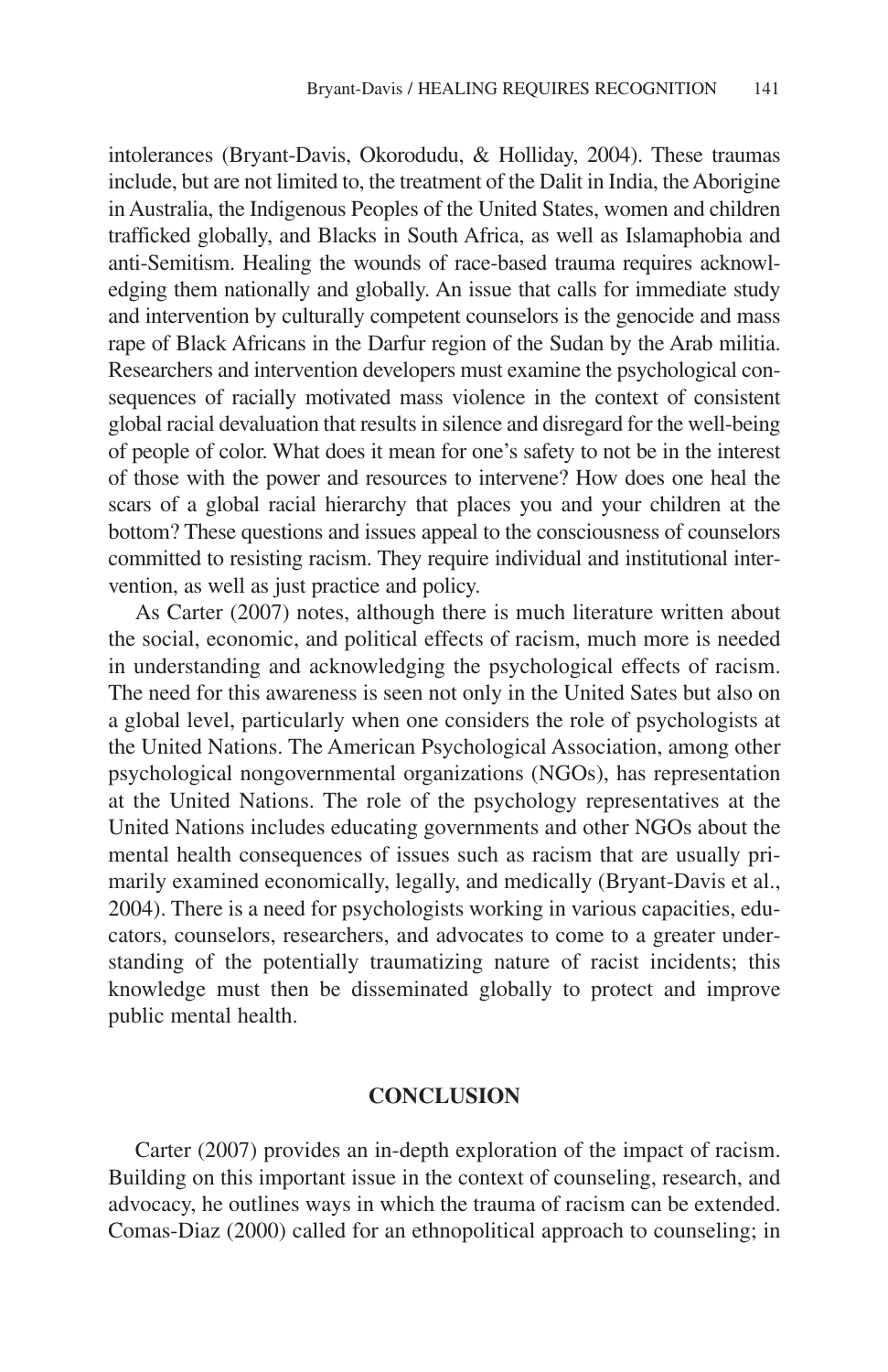that vein, it is important for culturally competent counselors to adopt a framework of liberation psychology. Liberation psychology requires the counselor to attend to issues of social justice, cultural context, action research, and resistance (Watts & Serrano-Garcia, 2003). With this framework, which is evidenced in feminist psychology, Black psychology, and Latin American psychology, counselors prioritize transformation of individuals and institutions. The healing of psyches necessitates the dismantling and healing of the source of societal wounds of oppression; active perpetrators and passive privilege recipients of racial hierarchy require redress. As with all interpersonal traumas, individual recovery is not sufficient; collective acknowledgment, justice, and prevention are critical.

#### **REFERENCES**

- Bryant-Davis, T. (2005). *Thriving in the wake of trauma: A multicultural guide*. Westport, CT: Praeger.
- Bryant-Davis, T., & Ocampo, C. (2005). Racist incident–based trauma. *The Counseling Psychologist, 33*(4), 479-500.
- Bryant-Davis, T., & Ocampo, C. (in press). A therapeutic approach to the treatment of racist incident–based trauma. *Journal of Emotional Abuse.*
- Bryant-Davis, T., Okorodudu, C., & Holliday, B. (2004). Combating racism: The role of psychologists and the United Nations. In J. Chin (Ed.), *The psychology of prejudice and discrimination: Racism in America* (Vol. 1, pp. 223-235). Westport, CT: Praeger/Greenwood.
- Carter, R. T. (2007). Racism and psychological and emotional injury: Recognizing and assessing race-based traumatic stress. *The Counseling Psychologist*, **PE: PLEASE INSERT VOLUME NUMBER AND PAGE RANGE**.
- Carter, R. T., & Helms, J. (2002, September). *Racial discrimination and harassment: Racebased traumatic stress.* Paper presented at The American College of Forensic Examiners Conference, Orlando, FL.
- Comas-Diaz, L. (2000). An ethnopolitical approach to working with people of color. *American Psychologist*, *55*(11), 1319-1325.
- Crenshaw, K. (1994). Mapping the margins: Intersectionality, identity politics, and violence against women of color. In M. Fineman & R. Mykitiuk (Eds.), *The public nature of private violence* (pp. 93–118). New York: Routledge.
- Daniel, J. H. (2000). The courage to hear: African American women's memories of racial trauma. In L. Jackson & B. Greene (Eds.), *Psychotherapy with African American women: Innovations in psychodynamic perspective and practice* (pp. 126–144). New York: Guilford.
- Essed, P. (1991). *Understanding everyday racism: An interdisciplinary theory*. Thousand Oaks, CA: Sage.
- Goodman, L. A., Liang, B., Helms, J. E., Lalta, R. E., Sparks, E., & Weintraub, S. (2004). Major contribution: Training counseling psychologists as social justice agents: Feminist and multicultural theories in action. *The Counseling Psychologist*, *34*, 793-836.
- Greene, B. (2003). Beyond heterosexism and across the cultural divide: Developing an inclusive lesbian, gay, and bisexual psychology: A look to the future. In L. Garnets & D. Kimmel